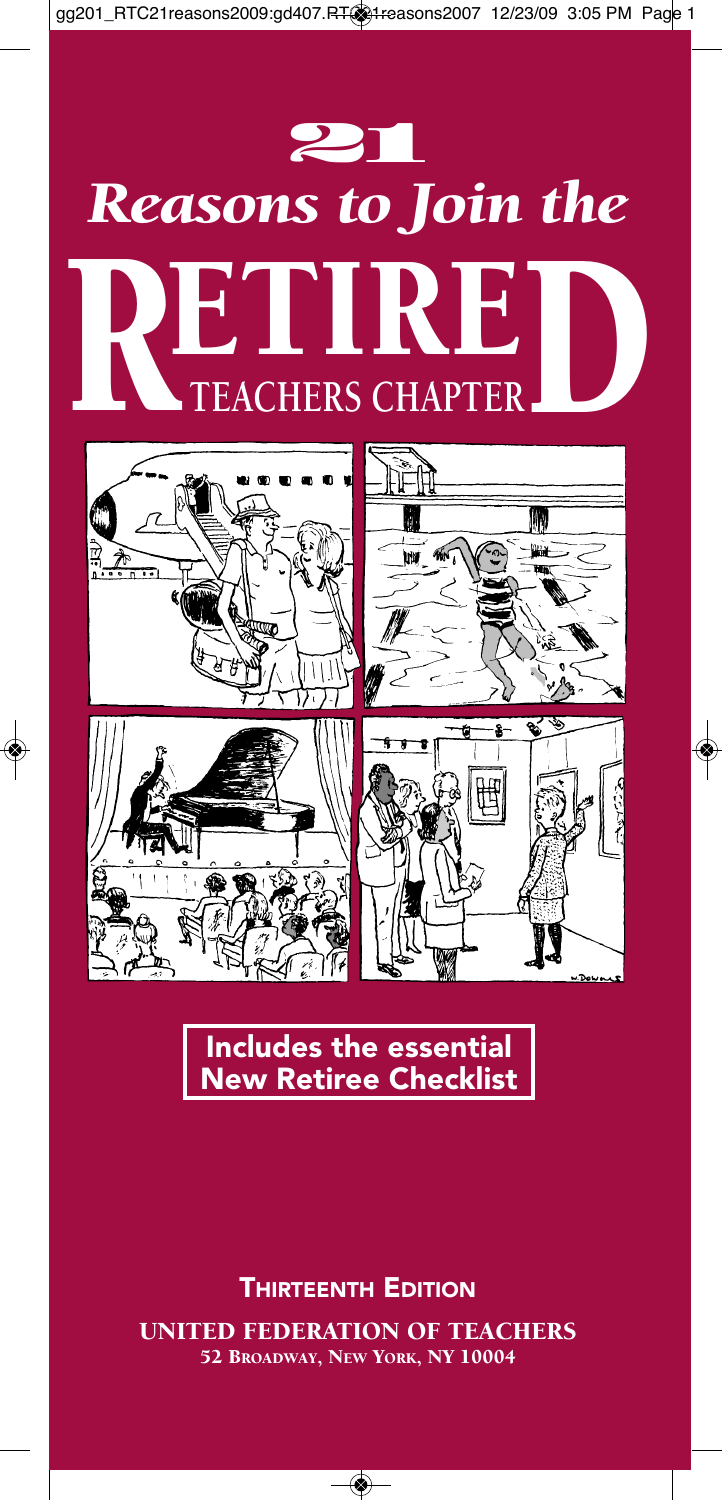

#### **Dear Retiree,**

*We want to welcome you to the world of retirement and wish you well on your new journey! We also want your association with the union to continue even though you have chosen to retire—and here's how you can do that.*

*This brochure briefly outlines 21 reasons to join the Retired Teachers Chapter when you retire and lists some of the benefits of membership. I urge you to read it carefully, for UFT-RTC membership entitles you to many union benefits and will, without doubt, enrich your years of retirement.*

*The union exists to serve each and every one of its members—and that includes retirees. So don't hesitate to call on us with questions, concerns or problems. And be sure to continue your involvement with us. We need your ideas and support and, in return, you can count on our commitment to your continued well being.*

Michael Mulgreen

*Michael Mulgrew President*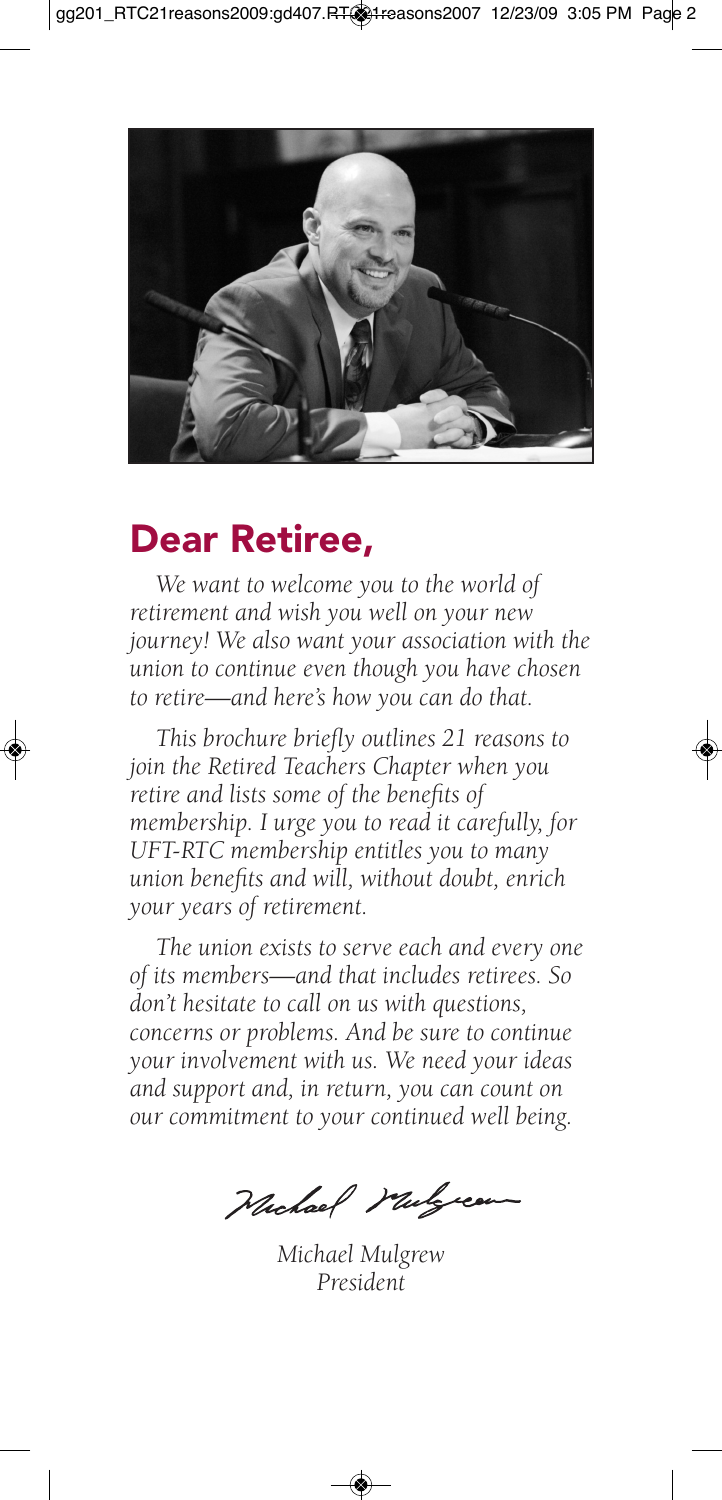

**1. Want to keep informed?**

You can do that by reading *The New York Teacher* carefully from cover to cover. You'll particularly want to read the Retired Teachers Chapter section, which has the latest news on your pension and benefits. SORRY! The newspaper is NOT mailed to non-members.



#### **2.** Want to enroll

The Supplemental Health Insurance Program provides unique health insurance coverage beyond that provided by the NYC Health Plans and is available only to UFT-RTC members. You must elect the optional rider or have comparable coverage from another source and apply to enroll in SHIP within one year after your retirement. You must pay retroactive to the month of your retirement. When you join you must complete a SHIP application advising them of your date of retirement and the health coverage you have elected. Payment is due when application is submitted. If you have any questions, call (212) 228-9060.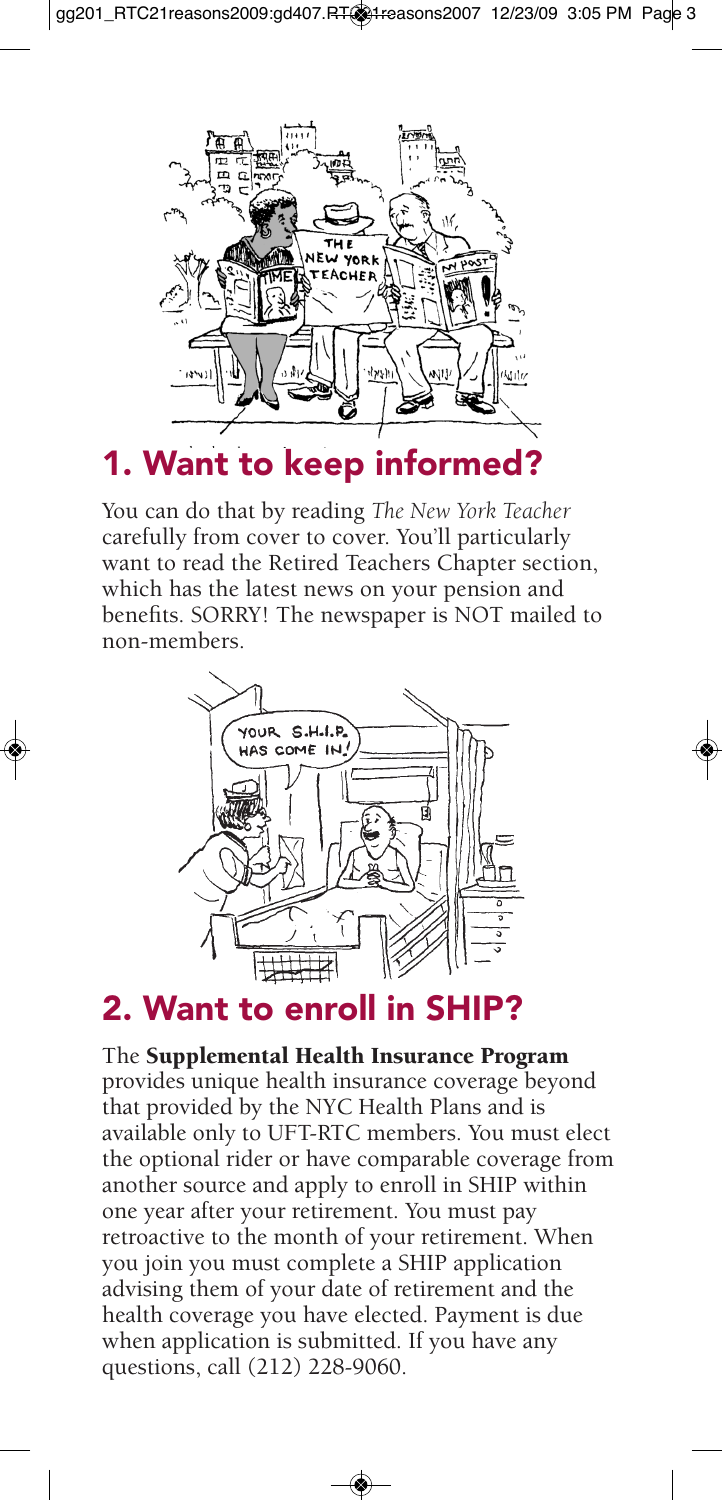# **3. Want the** *Retiree Handbook***?**

The **Retiree Handbook** is an encyclopedia with information about your union, your pension, your health benefits and much more. It has a place to keep your *Retiree* newsletters and pockets to store your important pension and other papers! This handbook is given as a gift to retirees.



#### **4. Want your voice to be heard in Congress?**

The UFT-RTC works closely with the AFT and the AFL-CIO in promoting federal legislation in the areas of social security, health care and pension.

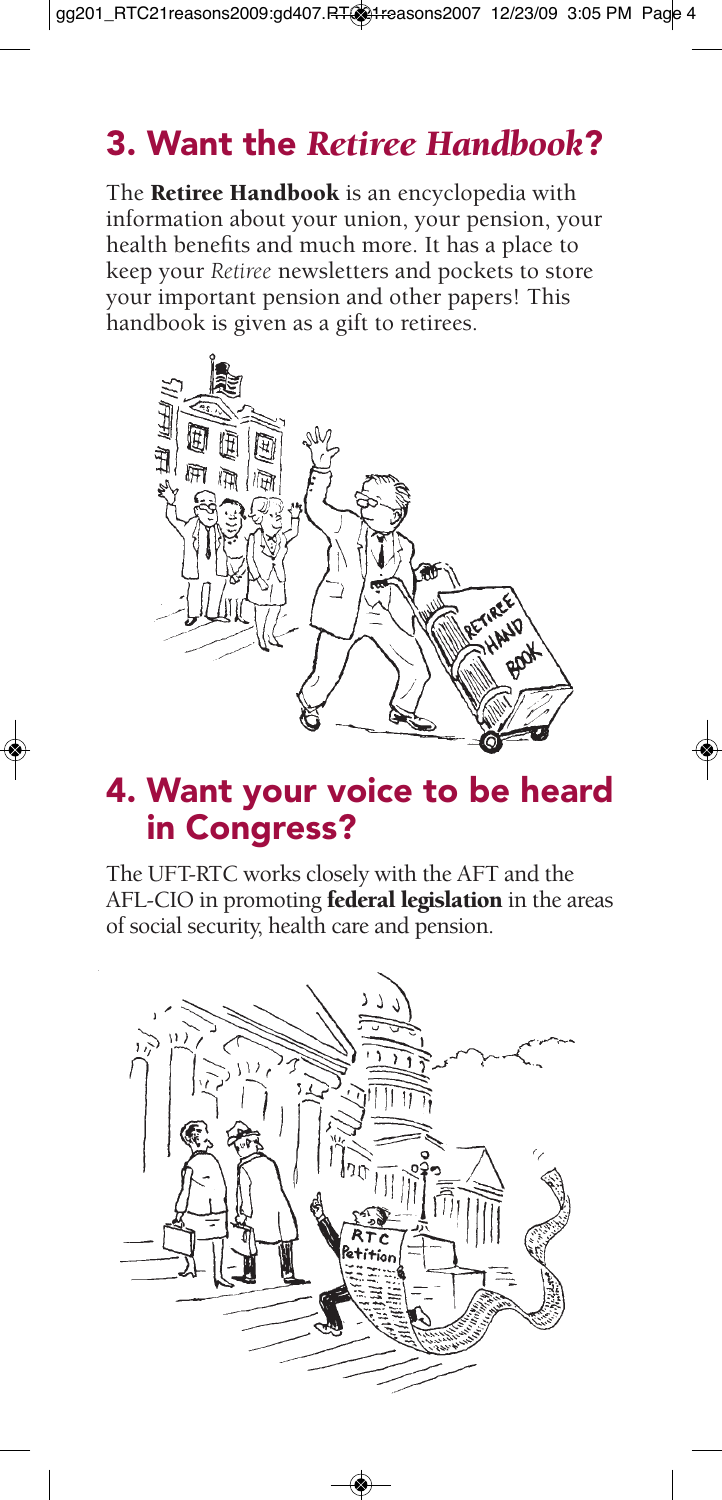## **5. Want to be represented at the state legislature?**

The UFT-RTC, along with NYSUT, lobbies actively for benefits in Albany, such as increasing the automatic cost-of-living adjustment (COLA) that was enacted in 2000.



#### **6. Want to be represented at City Hall?**

The UFT-RTC's vigilance at City Hall fights any legislation designed to decrease benefits while battling for **improvements** on your behalf, such as reimbusement for Medicare Part B.

## **7. Want to be part of senior citizen coalitions?**

The UFT-RTC works with many other groups to lobby for and protect the interests of seniors. These groups include other NYSUT, AFT and NEA retiree groups, and the Alliance for Retired Americans, AFL-CIO.

## **8. Want to maintain all your UFT rights and privileges?**

As a member of the UFT-RTC you can continue to **participate** in all UFT activities.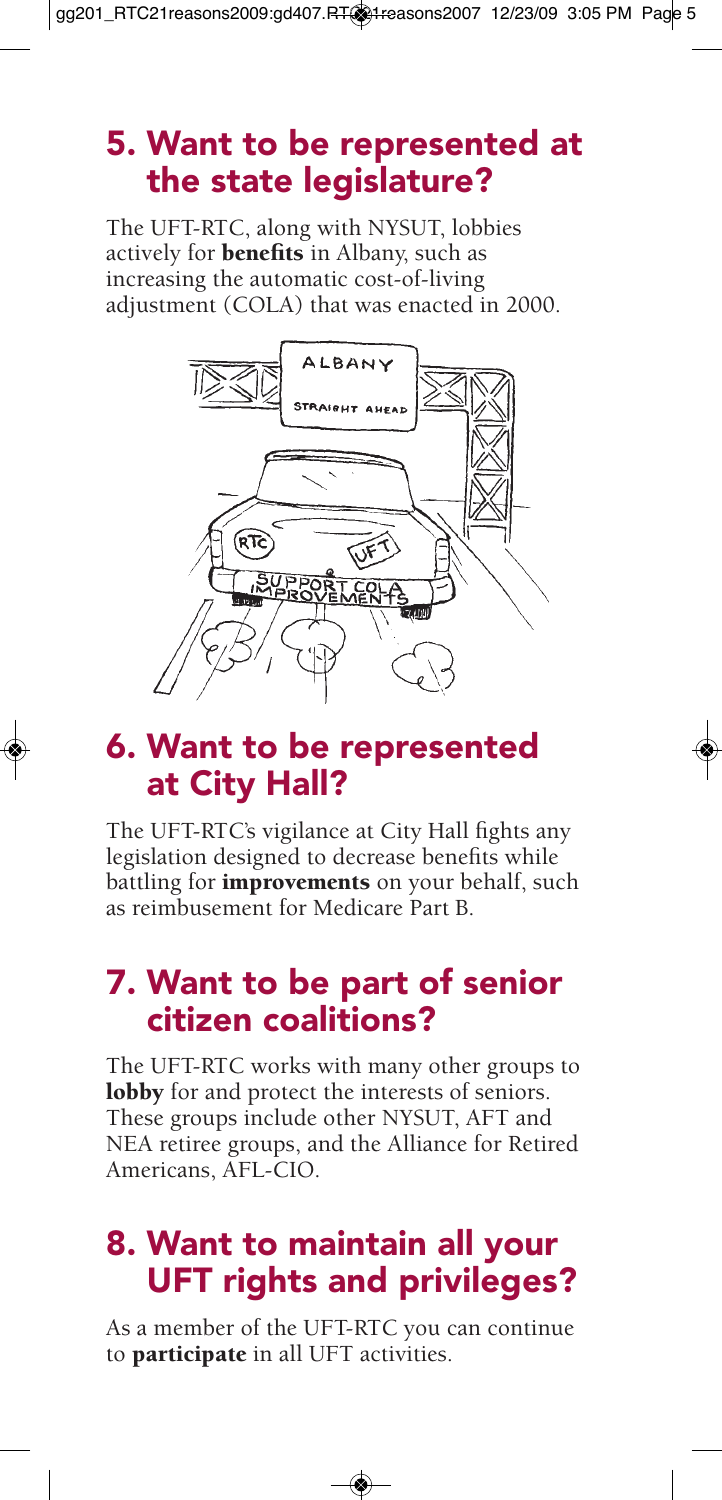#### **9. Have problems with your pension check?**

Want to change your variable annuity election? Are you getting your COLA? The UFT-RTC has pension consultants ready and waiting to answer your questions. Just call (212) 598-9536.

#### **10. Have a question about your health benefits?**

We have **health consultants** who are trained to help you weave your way successfully through the bureaucratic maze. Call (212) 598-7726 Monday through Friday from 10 a.m. to 5 p.m.

# **11. Need social services?**

If you or your family are facing difficult times, the union's Retiree Social Services Program may be able to help no matter where you live. Our staff, led by a geriatric social worker and a gerontologist, can offer guidance, information and references to services in your community. And, if you are in the New York area, we offer short-term counseling. All of our services are free and confidential to UFT-RTC members, so give us a call at (212) 598-6880.

#### **12. Want to continue your education?**



The Si Beagle Learning Centers Program offers a wide array of courses, day trips and seminars in the five boroughs, Nassau, Suffolk, Westchester, Putnam,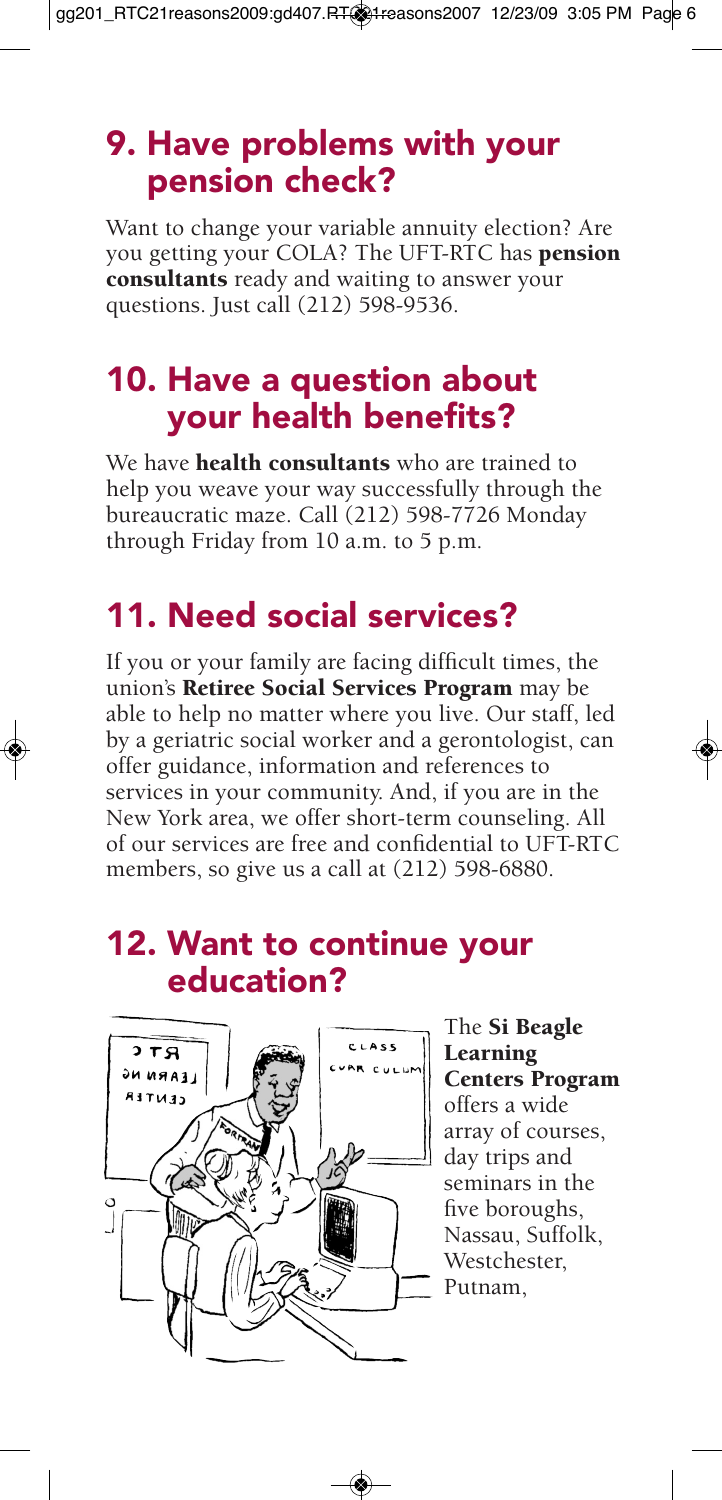Rockland and New Jersey, through the UFT Retiree Learning Centers Program. You can participate in tai chi, art, opera, music, folk dance, computers, bridge classes, and defensive driving courses, to name a few. To continue your life-long learning, register through the Si Beagle bulletin mailed to you in July and January, or call (212) 598-6879.

## **13. Want to participate in a local UFT-RTC section?**

We now offer services through chapter sections in Nassau and Suffolk;

Westchester, Putnam and Rockland Counties; Arizona; California; Florida; Georgia; New Jersey; Nevada; North Carolina; Washington DC; Puerto Rico and Israel. Knowledgeable



UFT retiree coordinators in each area arrange meetings, courses and activities. Each section participates in all union activities. Call the UFT Retiree Program for information (212) 598-6879.

Our Florida section offers extensive services and courses in the Florida office at: Potomac Trail Building, 3200 North Military Trail, Suite 100, Boca Raton, FL 33431. Call

(561) 994-4929. The office is open 9 a.m. to 2 p.m., Monday to Friday.

# **14. Want to receive the** *Retiree?*

The *UFT-RTC Retiree* — the Retired Teachers Chapter newsletter — is chock full of information for retirees and it is mailed to members quarterly. You'll want to save it in your UFT-RTC *Retiree Handbook* (see #3).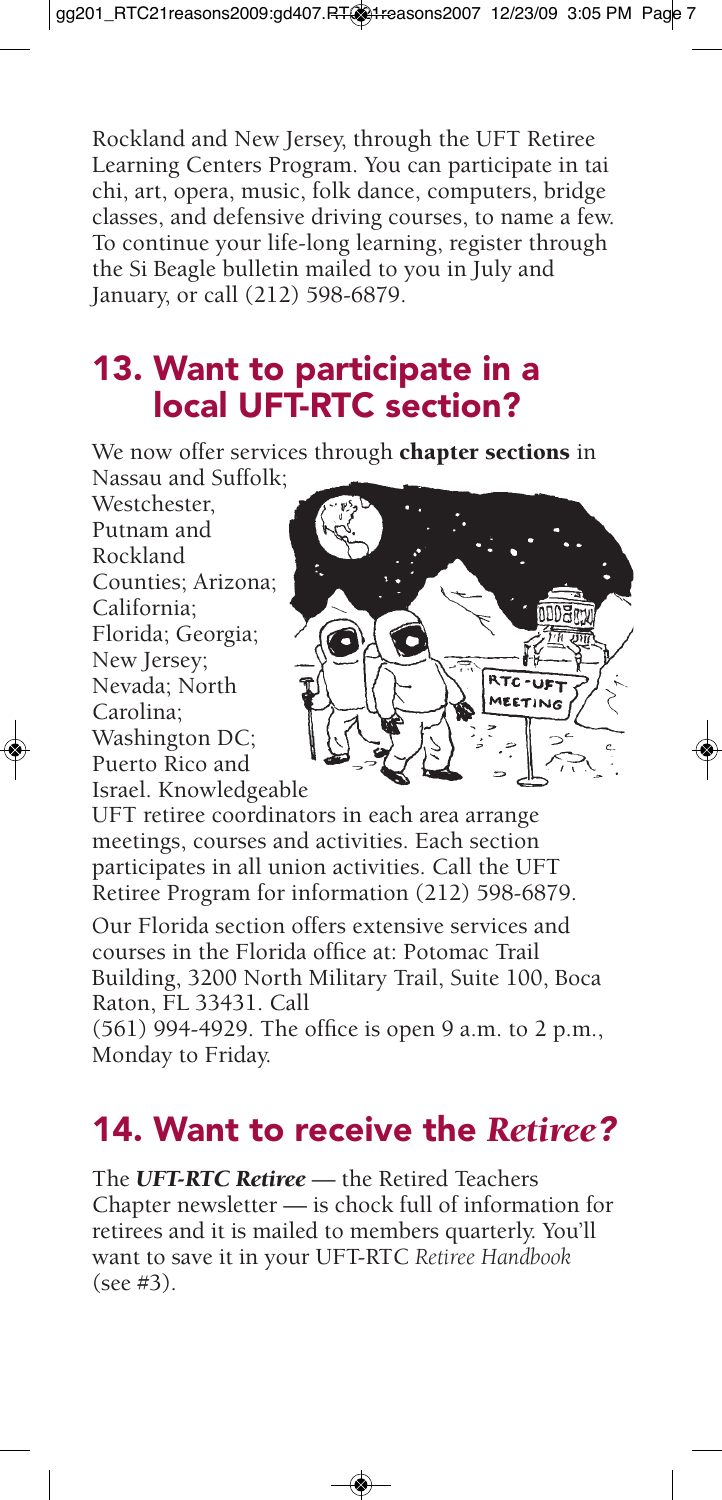# **15. Want information about your legal plan?**

You have a free prepaid legal plan which provides you and your spouse/domestic partner with three important documents: a simple will, a health care proxy and a power of attorney at no cost. You also are entitled to free legal advice and more. UFT approved elder law attorneys are available at a discounted rate of 20% from their normal fees. Call the legal plan at (800) 832-5182.

#### **16. Want to join us for theater and other cultural events?**



Register through the Si Beagle bulletin for our Theater Club Proram. Enjoy on- and off-Broadway performances. Discounted tickets are available as well. Call (212) 598-6879 to reach a theater coordinator.

#### **17. Need catastrophic illness coverage? Life insurance? Long-term care insurance?**

UFT-RTC members are kept informed about all NYSUT and AFT *insurance* programs, as well as about all publications that they provide for retirees. Your UFT-RTC membership makes you an automatic member of NYSUT, AFT and the AFL-CIO.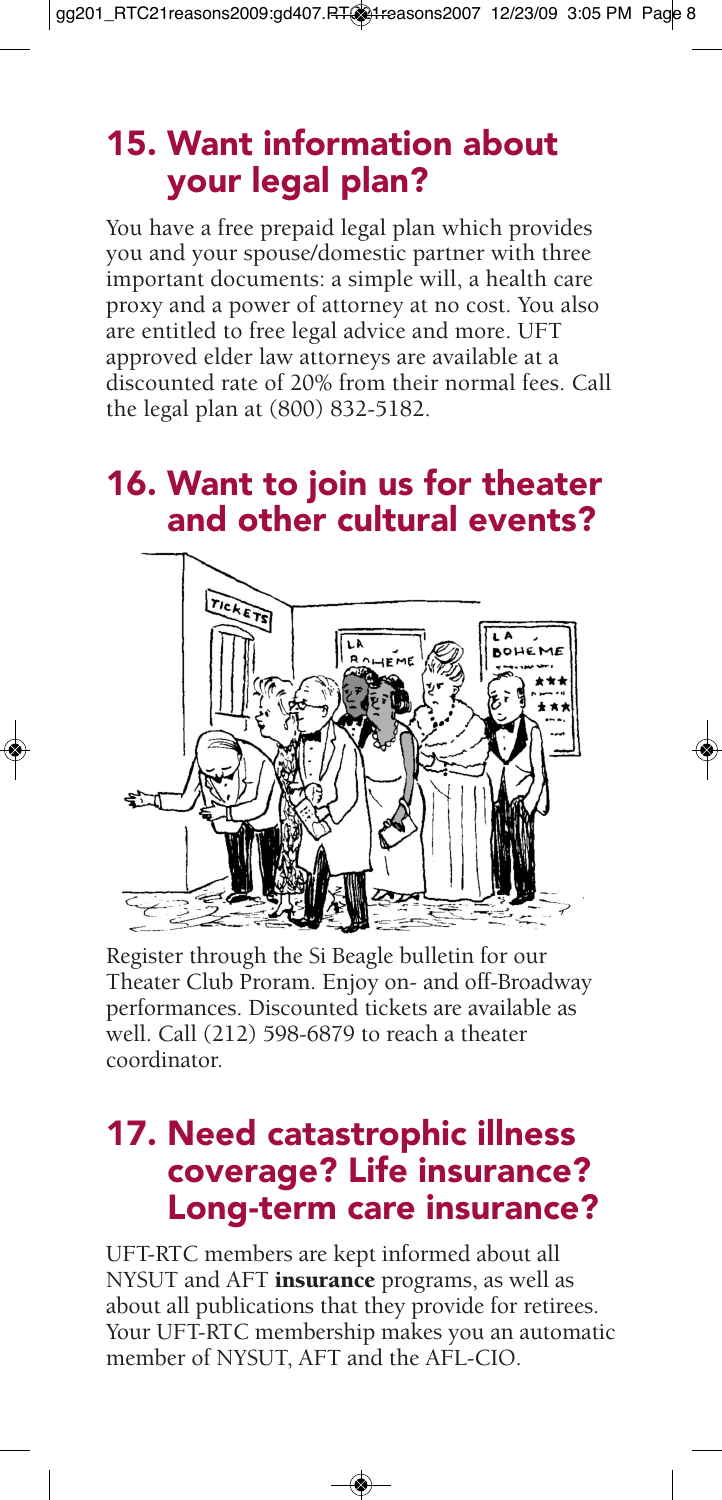#### **18. Want to celebrate your retirement?**

Sometime after you retire, the UFT will honor you at a reception**.** Please be sure to attend! You will meet the leaders of the UFT-RTC who want to welcome you into their ranks and share with you the benefits and services that the union provides to its retired members.

#### **19. Have a question about union services or the Retired Teachers Chapter?**

Dial the Retired Teachers Chapter at (212) 780- 0127 for assistance with any questions other than health or pension.

#### **20. Want to tell us what services and programs you would like?**

Our retiree programs are constantly **expanding** to meet the needs of our members. Call us at (212) 598-6879 with any suggestions you may have.

# **21. Of course, there is one final reason to join the UFT-RTC.**

Consider the alternative:

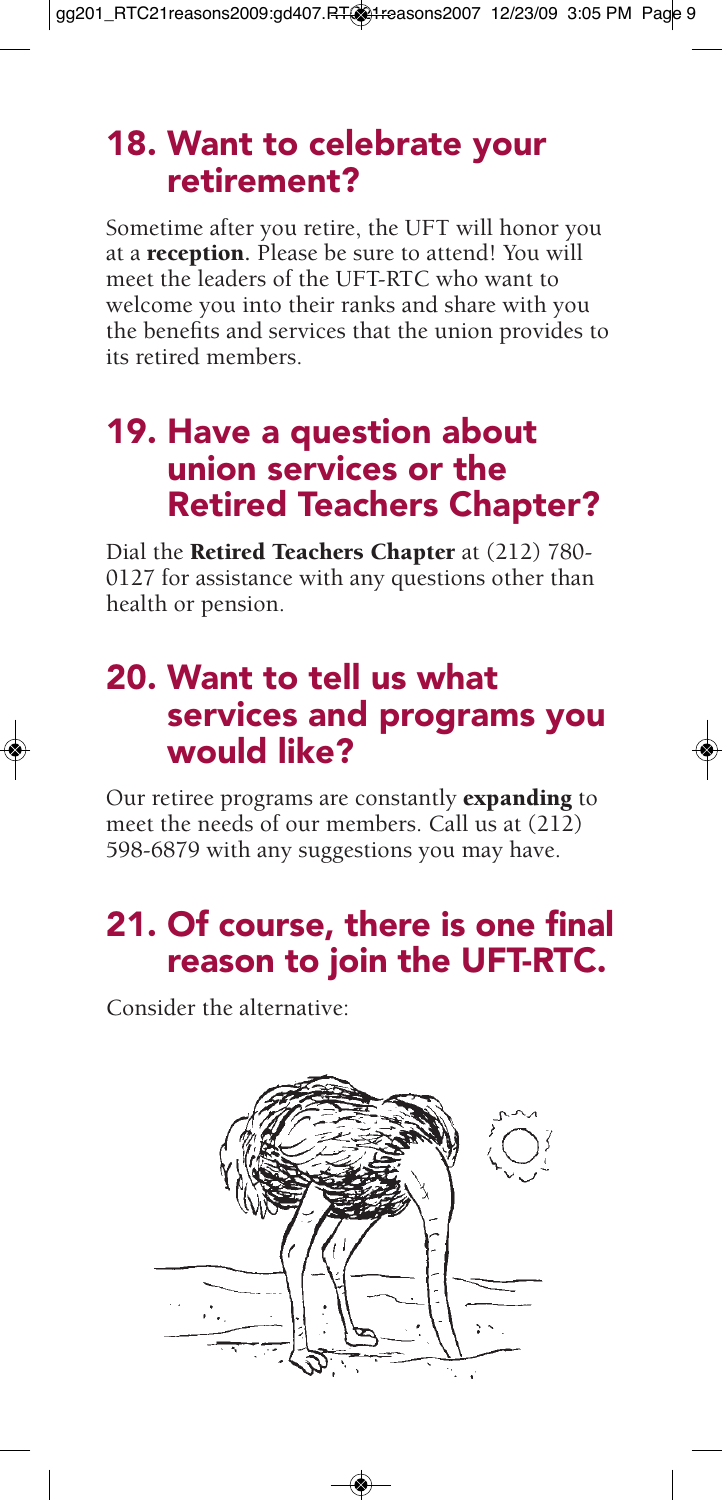# **NEW RETIREE CHECKLIST**

#### *IMPORTANT:*

*Make copies of all your retirement papers and health forms and keep them in a safe place with your records. Mail all correspondence certified mail, return receipt requested.*

- 1. I have had my final pension consultation.
- $\perp$  2. I have filed my retirement application with: The NYC Teachers' Retirement System, 55 Water St. New York, NY 10041, AT LEAST one business day, but NOT MORE THAN 90 days before my retirement date. Forms should be hand-delivered or mailed certified, return receipt requested.
- $\Box$  3. If I elected to take a loan at retirement, I filed an application with the NYC Teachers' Retirement System at least one business day before I retired. If I wish to directly roll over all or part of the taxable portion of my loan I have filed a QPP Loan Direct Rollover Election Form.
- 4. If I elected to remove my excess funds (for Tier I or II), I filed an application with the NYC Teachers' Retirement System at least one business day before I retired. If I wish to roll my excess funds over to an IRA rollover account, I have filed a QPP Direct Rollover Form.
	- $\Box$  5. a) If I elected to defer my TDA, I filed an application with the NYC Teachers' Retirement System at least one business day before I retired.
		- b) If I elected to remove my TDA, I filed an application with the NYC Teachers' Retirement System at least one business day before I retired.

c) If I elected to annuitize my TDA, I have filed a TDA Annuity Program Retirement Application.

 $\Box$  6. I have filled out an ERB form to continue my health insurance or to waive it and I have checked yes for the Optional Benefits Rider. I have brought the ERB form to the DOE's

Health and Welfare unit at 65 Court St. in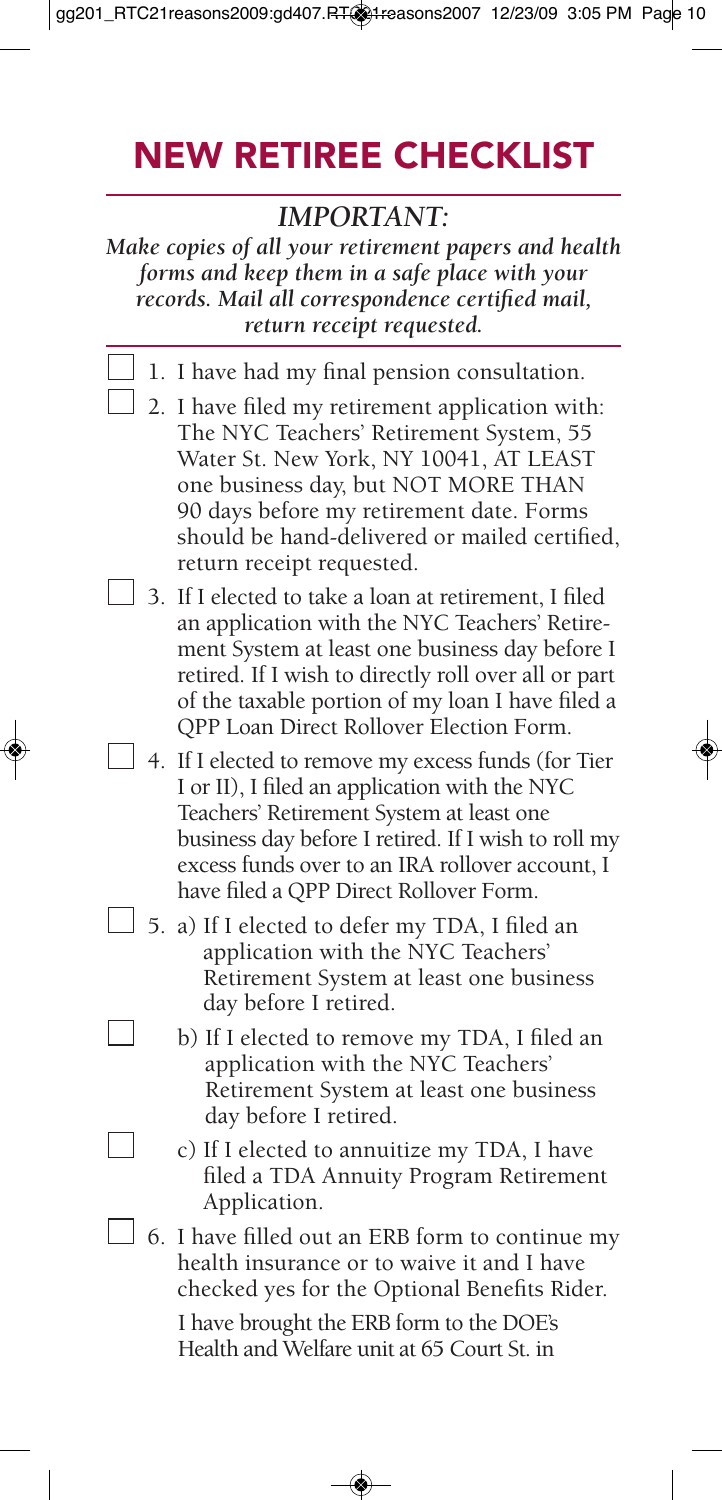Brooklyn — with my receipt from TRS, and I have retained the member's copy for my records.

- $\Box$  7. a) If I decide to use my sick days as terminal leave, I have filed OP40 with my school secretary one month prior to starting the leave (or if starting in September, by the previous June 1).
	- b) I have filed OP44 for termination pay with my school secretary (which will be payable in three installments).
- □ 8. If I am eligible for Social Security, I have filed for it three months prior to retiring.
	- $\Box$  9. If I am eligible for Medicare, I have applied for Part A (hospitalization) and for Part B (medical coverage) at my local Social Security office three months prior to retiring.
		- 10. Membership:
			- a. I have filled out my UFT-RTC membership card and mailed it to the UFT.
			- b. I have retired on deferred payability, and I have enclosed my check with my membership card for \$36 per year or \$3 per month, from the month I retired to the month of my payability date.
			- c. I have vested, and I have enclosed my check for annual dues of \$25 with my membership card.
		- 11. I have filled out the UFT-RTC Supplemental Health Insurance Plan (SHIP) application, which includes the pension deduction authorization section, and mailed it, along with my check, prorated for the year.
- 12. I have hand-delivered or mailed all of the forms certified, return receipt requested, and I have filed copies in a safe place.
	- $\Box$  13. If I am moving at retirement, I have sent my new address and telephone number to the UFT's Membership Department at 52 Broadway, New York, NY 10004. I included my Social Security number. I also have notified TRS, the Department of Education and Employee Health Benefits of my change of address.